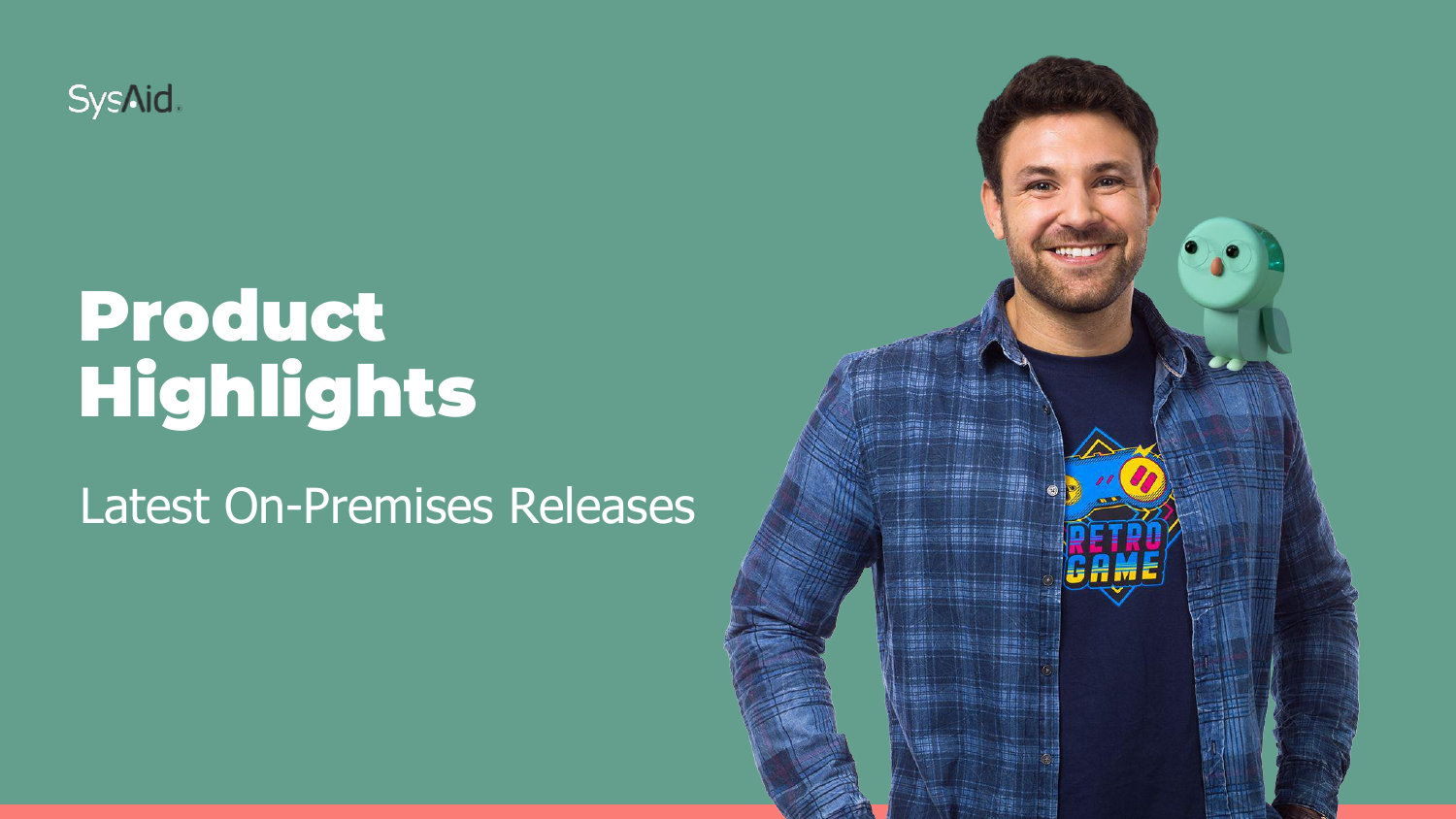- **Self-Service Portal**
- TeamViewer Embedded

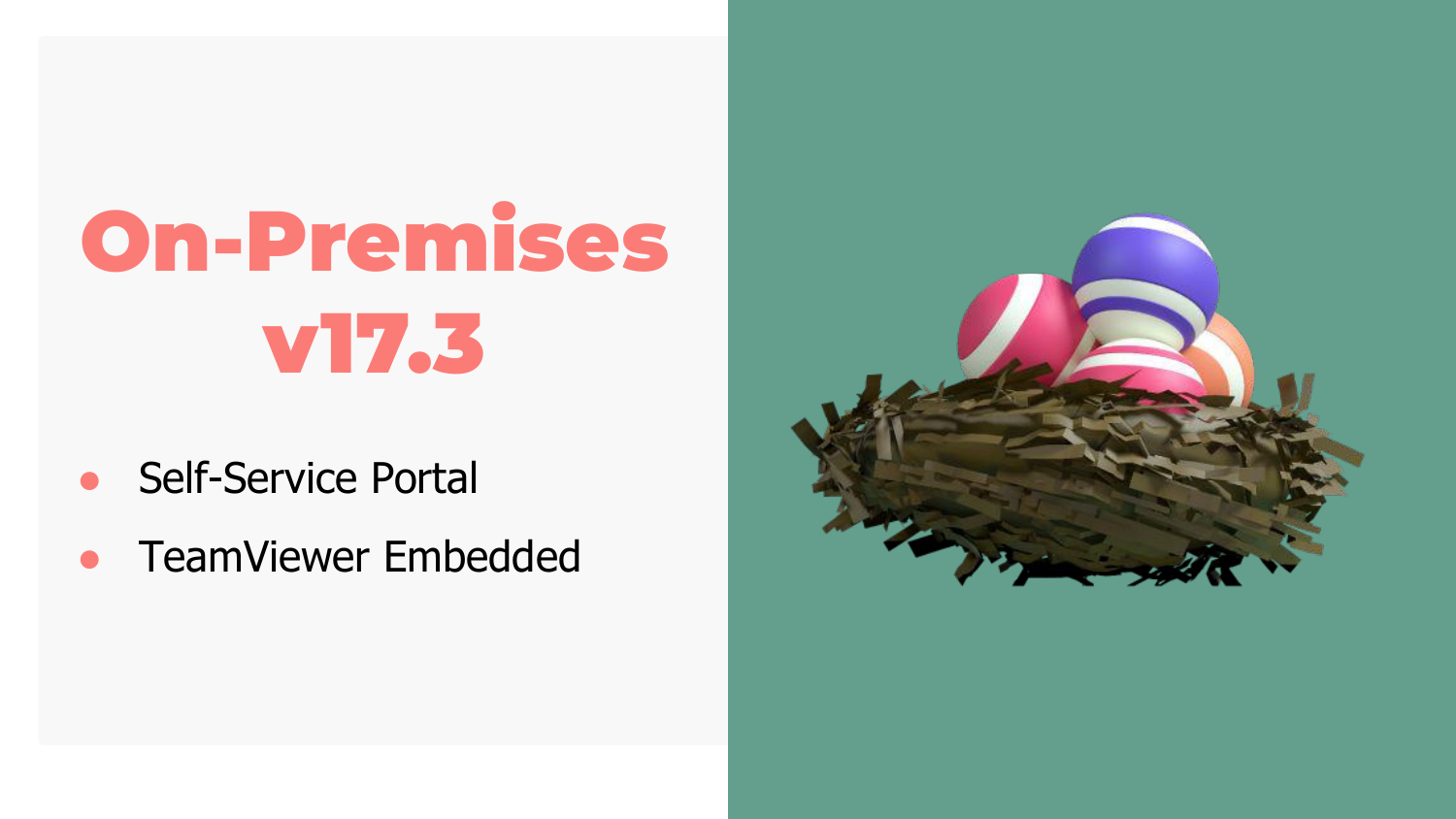- New **Self-Service Portal** to replace the End-User Portal:
	- A new, beautiful, responsive user interface
	- Codeless customization of themes, banners, and toolbox items
	- Ticket scoreboard for end users
- **TeamViewer Embedded** launched to allow admins to harness TeamViewer remote control capabilities, without the need for a pre-existing TeamViewer account:
	- Launch attended and unattended remote control sessions
	- Initiate a session directly from a SysAid ticket form or an asset record
	- Generate activities automatically for each session

#### Watch the video on Self-Service Portal:



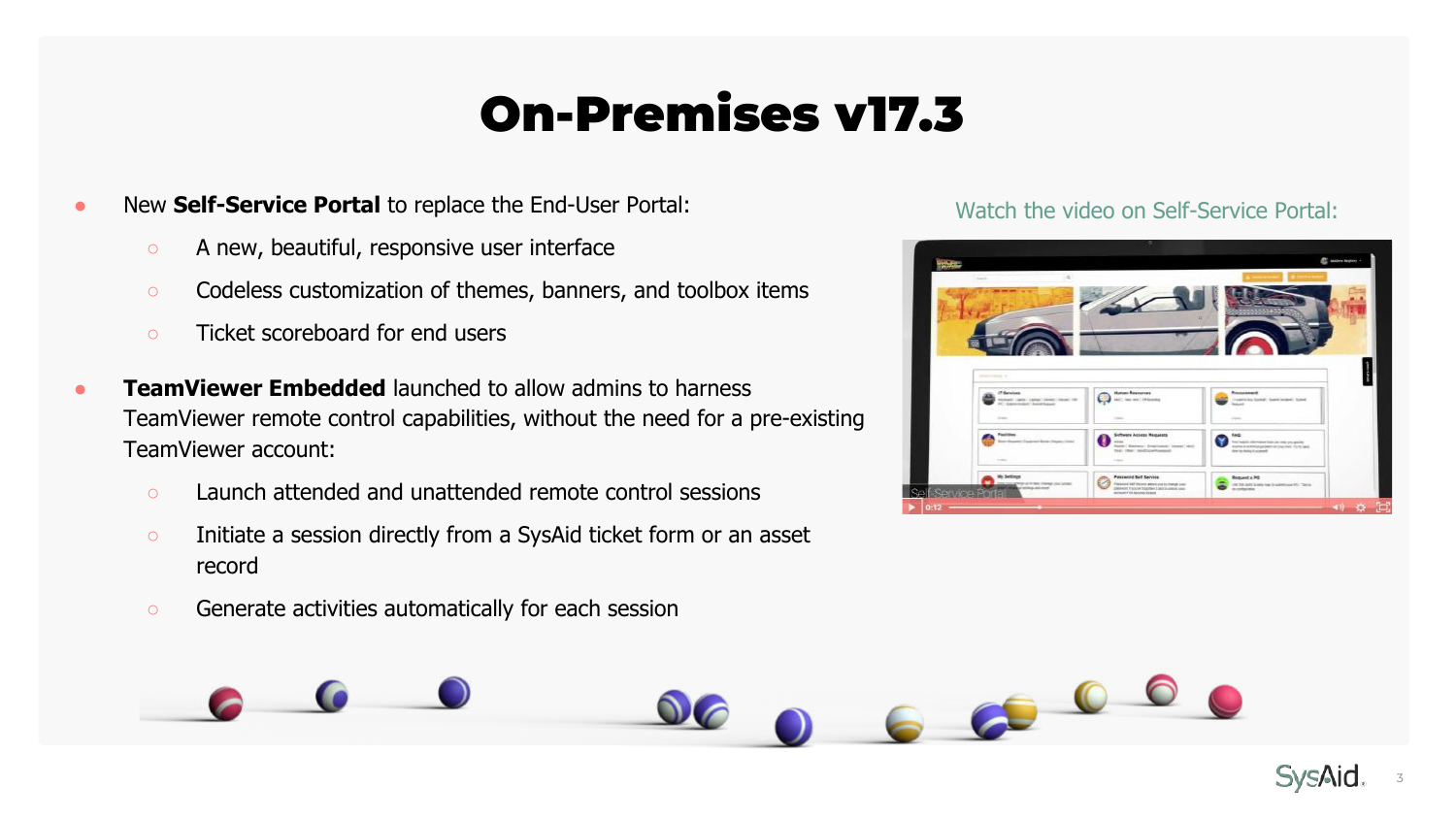- New merge tickets feature
- **•** Improvements in Self-Service Portal

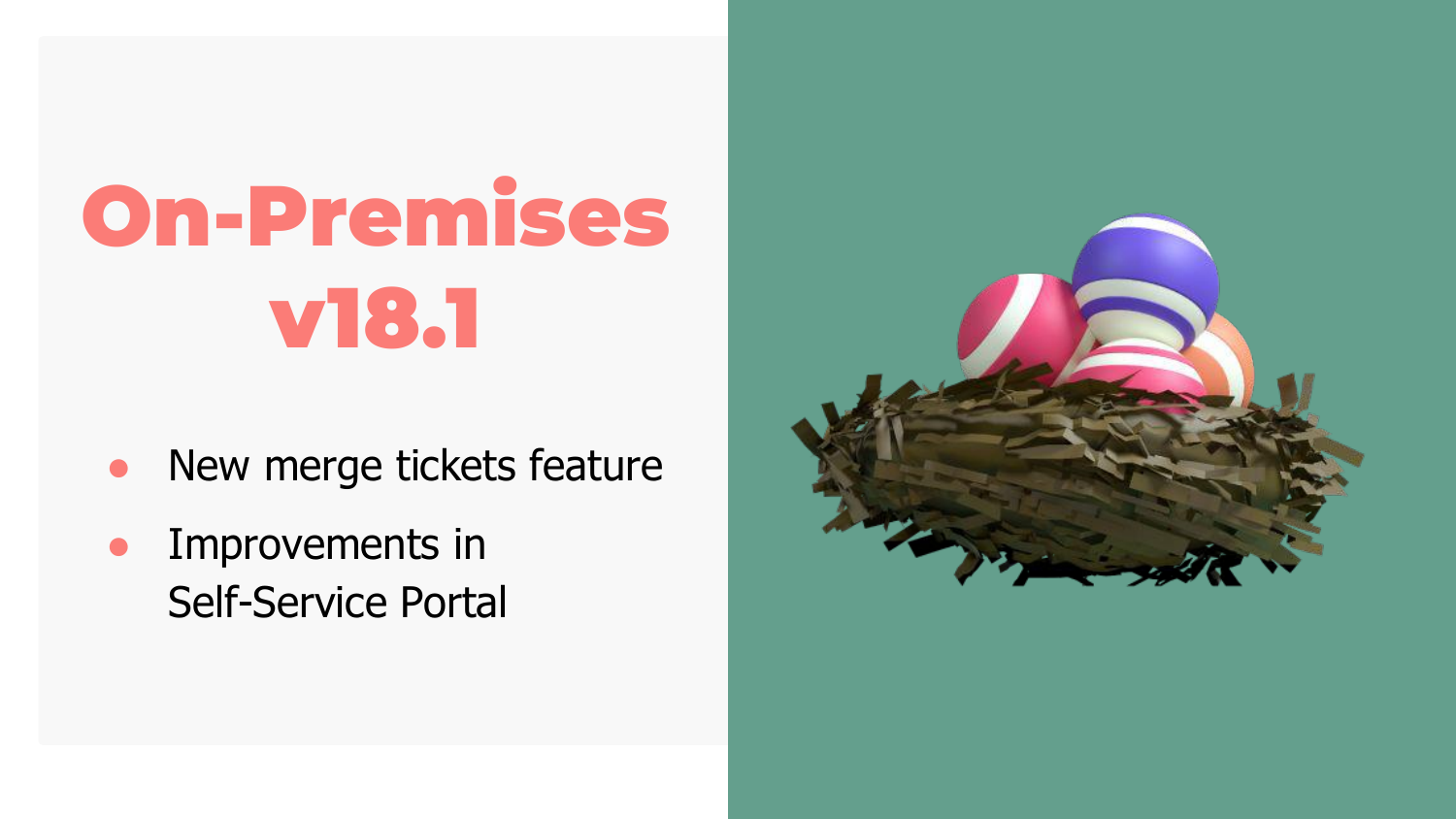- Admins can **merge the contents of multiple tickets** into a single ticket
- New standardized MSI module allows for more parameters and supports multiple operating systems
- Users can reset their LDAP password via SMS
- Admins can **assign multiple tickets** to an admin group directly from the ticket list
- Admins can display ticket activities in the ticket form within the Self-Service Portal
- Self-Service Portal consolidated search now includes FAQs
- The Network Discovery log includes a console that **displays real-time information** about all network discovery processes running on your system

#### Watch the video on merging tickets:



6 60 0 6

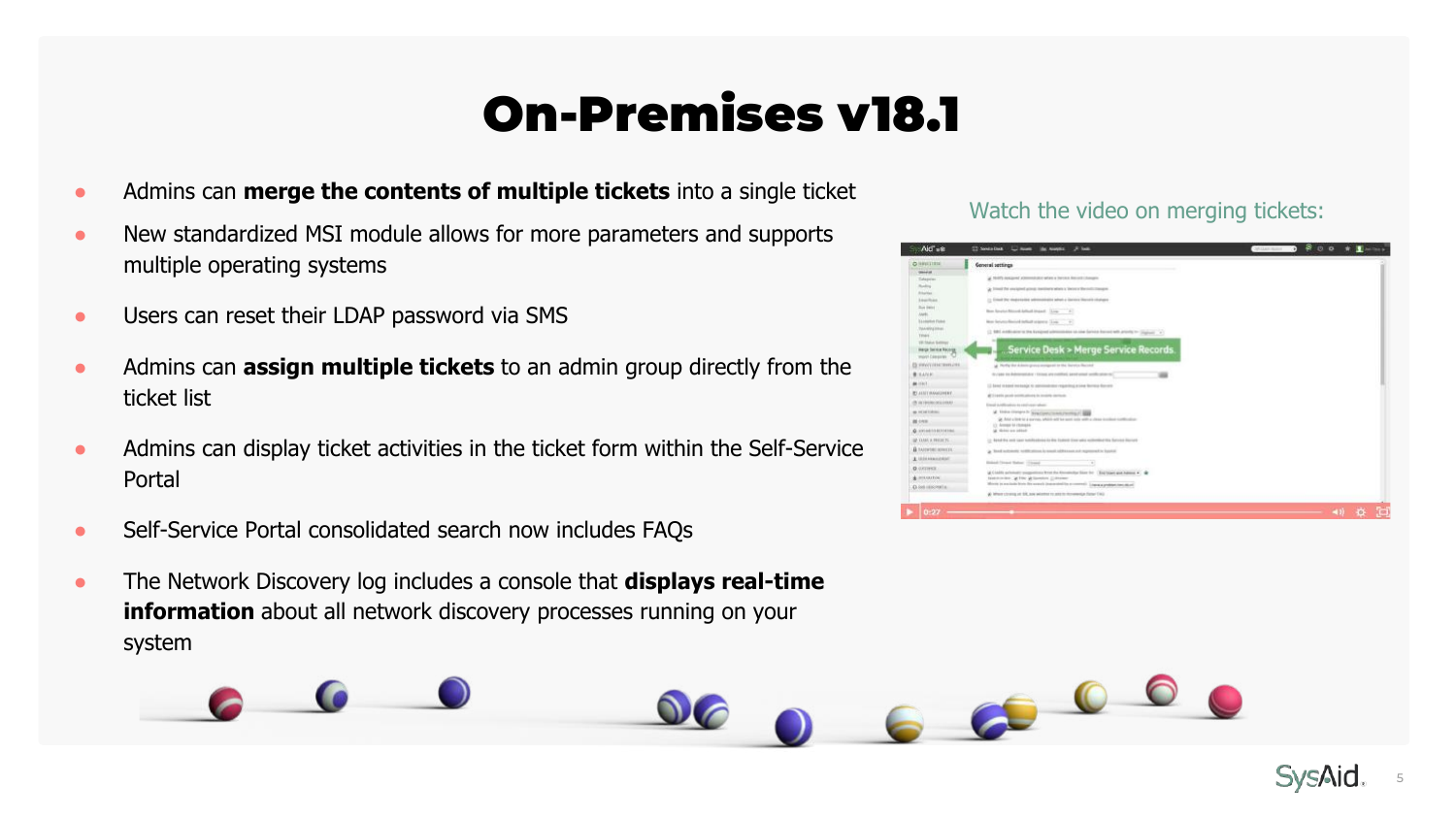- **Refreshed UI**
- Email rules enhancement
- SolarWinds integration

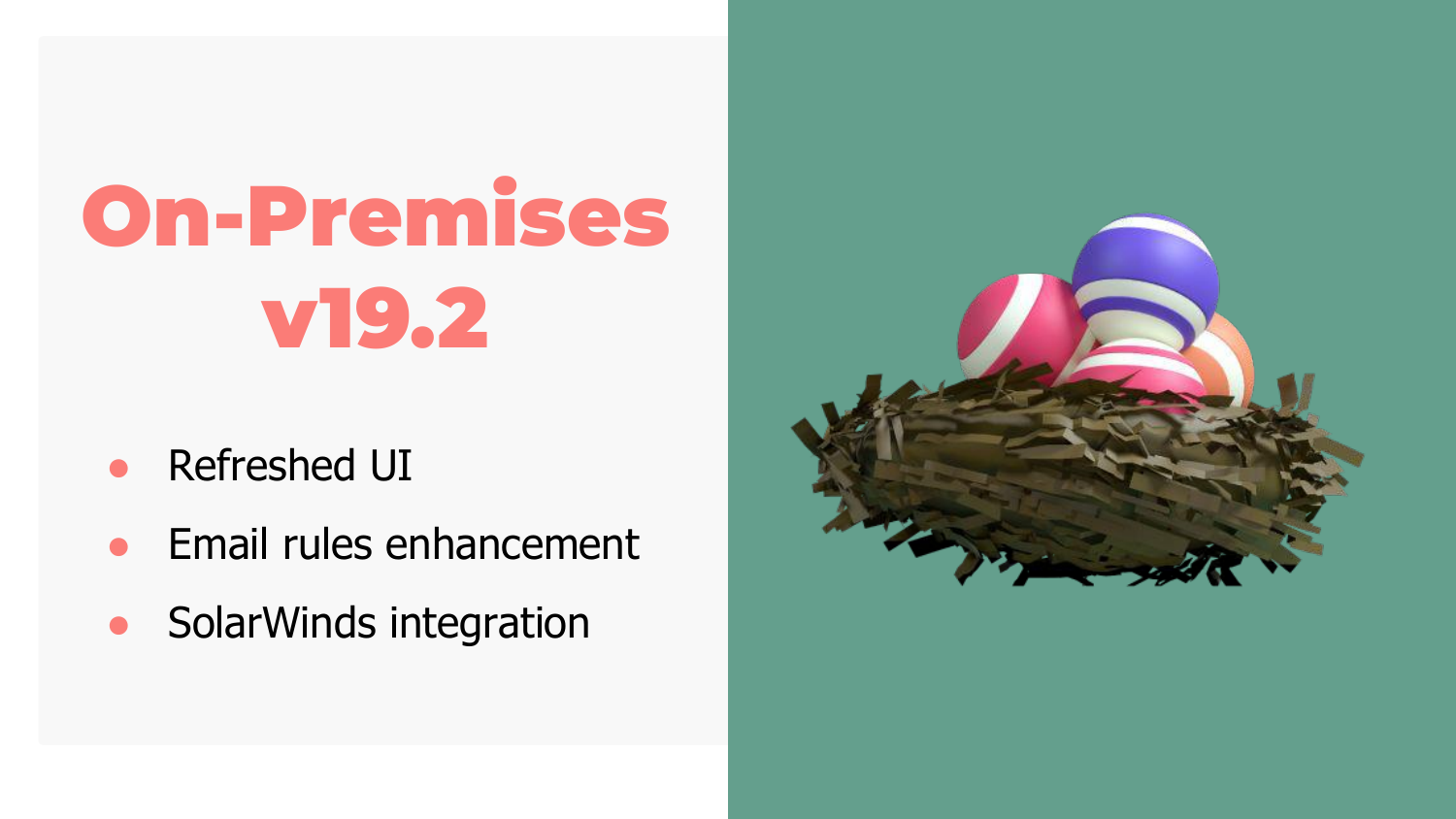- **Refreshed UI** for the Manager's Dashboard, ticket form, workflow tabs, and all lists in SysAid. Changes include:
	- Slicker and more modern design for an extra-comfortable user experience
	- Refreshed dashboard, with the ability to select dark or light themes and a 3x2 chart layout
	- Improved basic overall visibility of the list views, with the added bonus of saving list filters as personalized views
	- New insights panel that displays relevant KPIs in graphical widgets that showcase the full picture, helping with prioritization and quicker resolution of tickets
	- Customizable top panel within the ticket form that displays fields side-by-side and remains locked on the top of the screen at all times, reducing the need for vertical scroll
- Set ticket's **type and template via email rules**; so requests, changes, and problems can be launched via email (in addition to incidents)
- The **SolarWinds integration** allows you to automatically generate, update, and close tickets based on events that SolarWinds detects on assets in your network





6 60 0 0

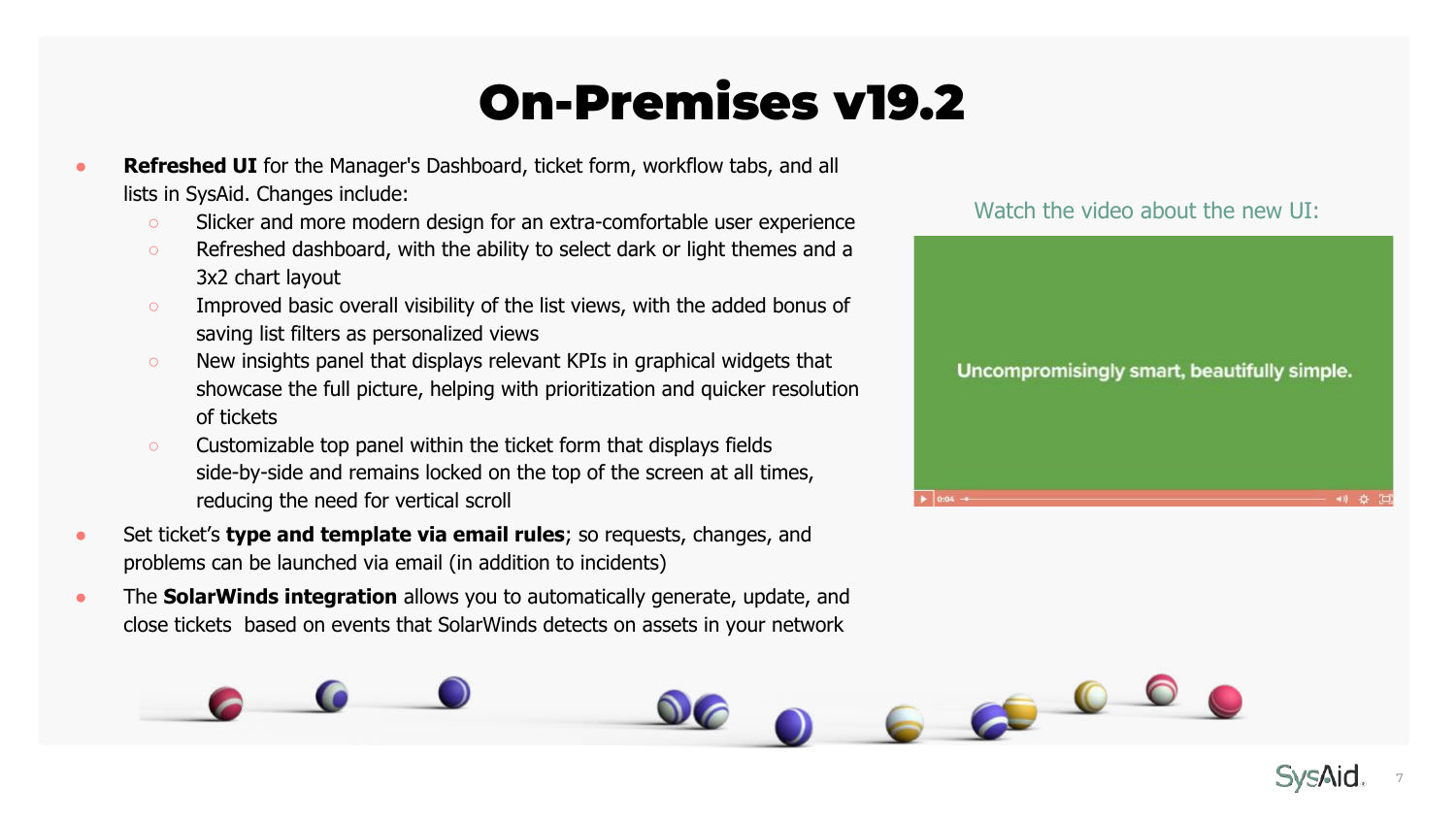- Jira integration
- Drag-and-drop for adding attachments
- Improved activities UI
- Upgrade to CMDB visual relationships tree
- Workflow notifications for ALL service records

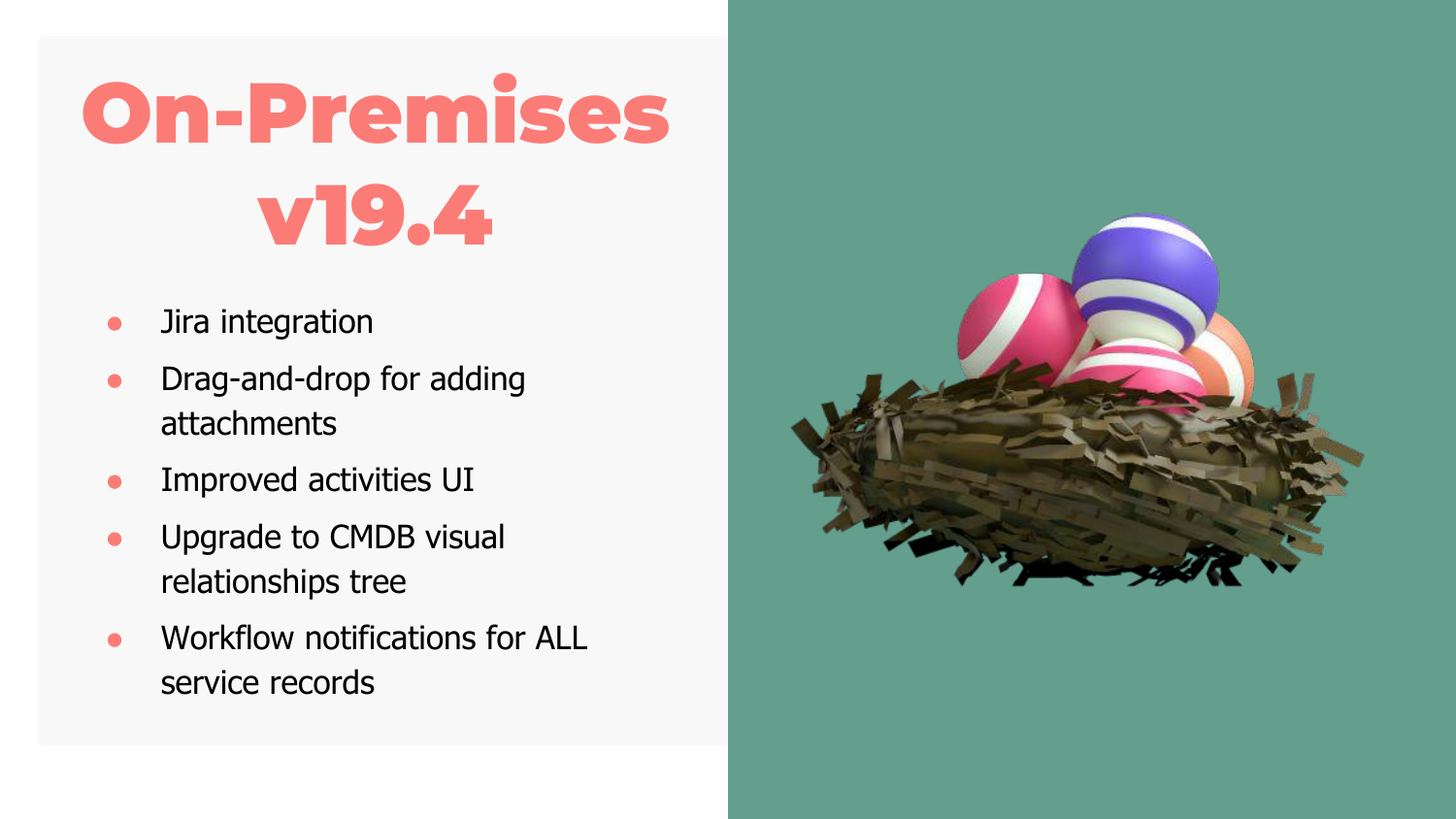- **New SysAid-Jira integration** that allows admins to easily create and link Jira issues to SysAid tickets and view all the information from within SysAid!
- **Easy drag-and-drop** capability to attach files to a ticket
- Activity descriptions are displayed in **movable and resizable light boxes**
- The **CMDB visual relationships tree is expanded**, making it easier to view
- Perform a **search within the List Views** drop-down, making it easier to locate a specific view



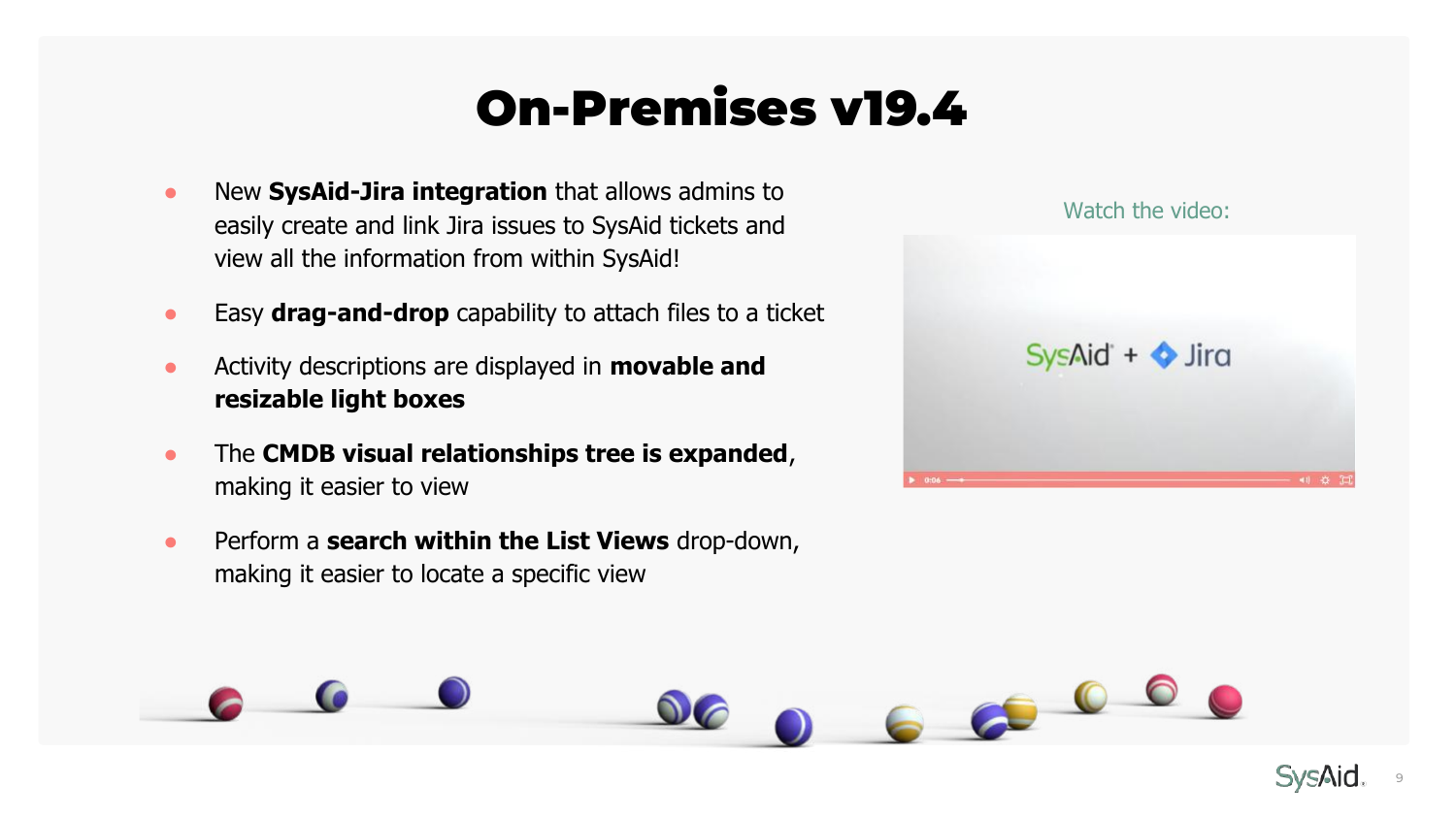Workflow notifications to create requests, changes, or problems

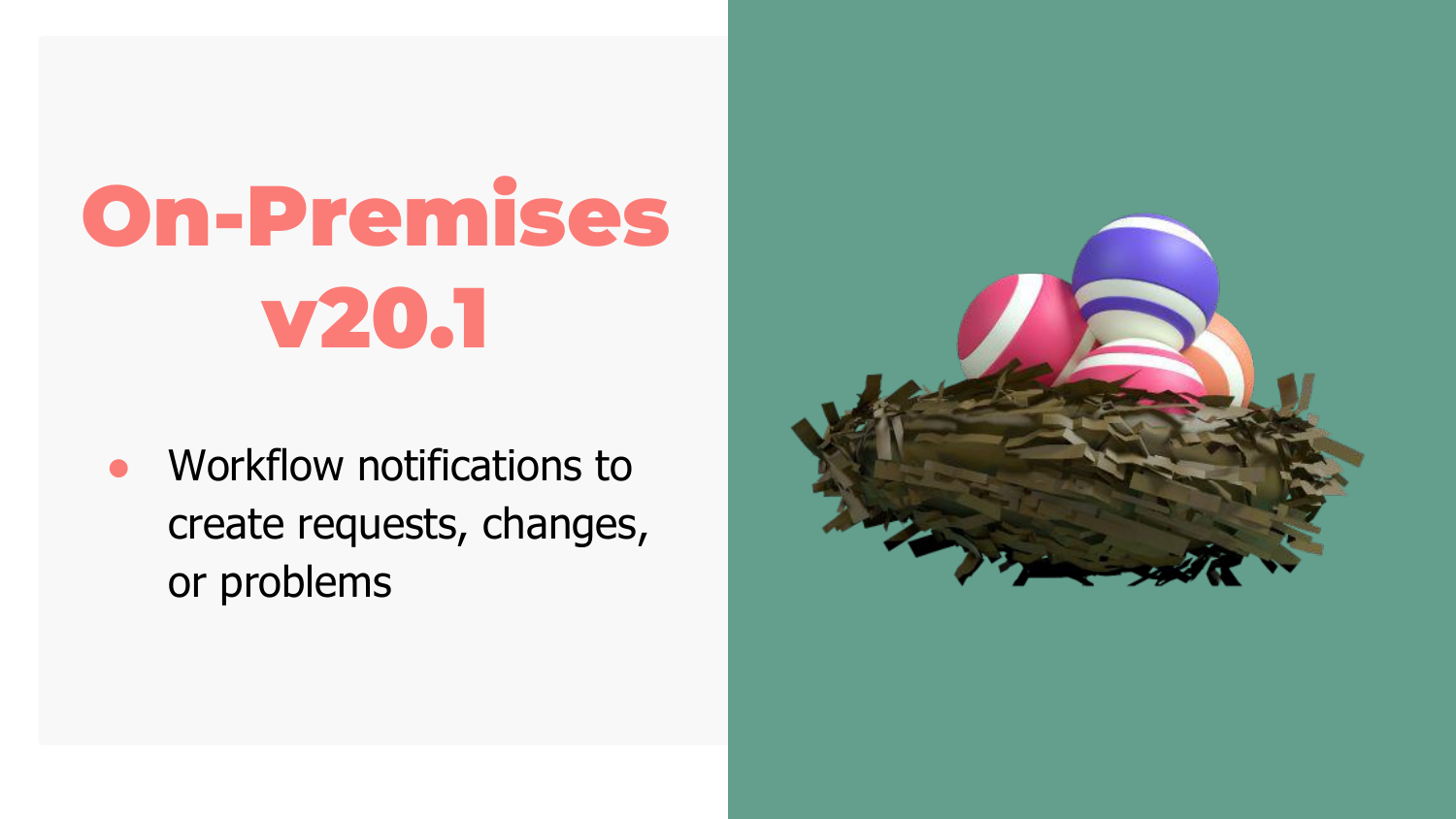- Admins can set **workflow notifications to create requests, changes, or problems** (not just incidents)
- Use **group permissions for dashboard views**, ensuring the right folks see what they need
- Automate the assigning of asset owners, based on the asset's history



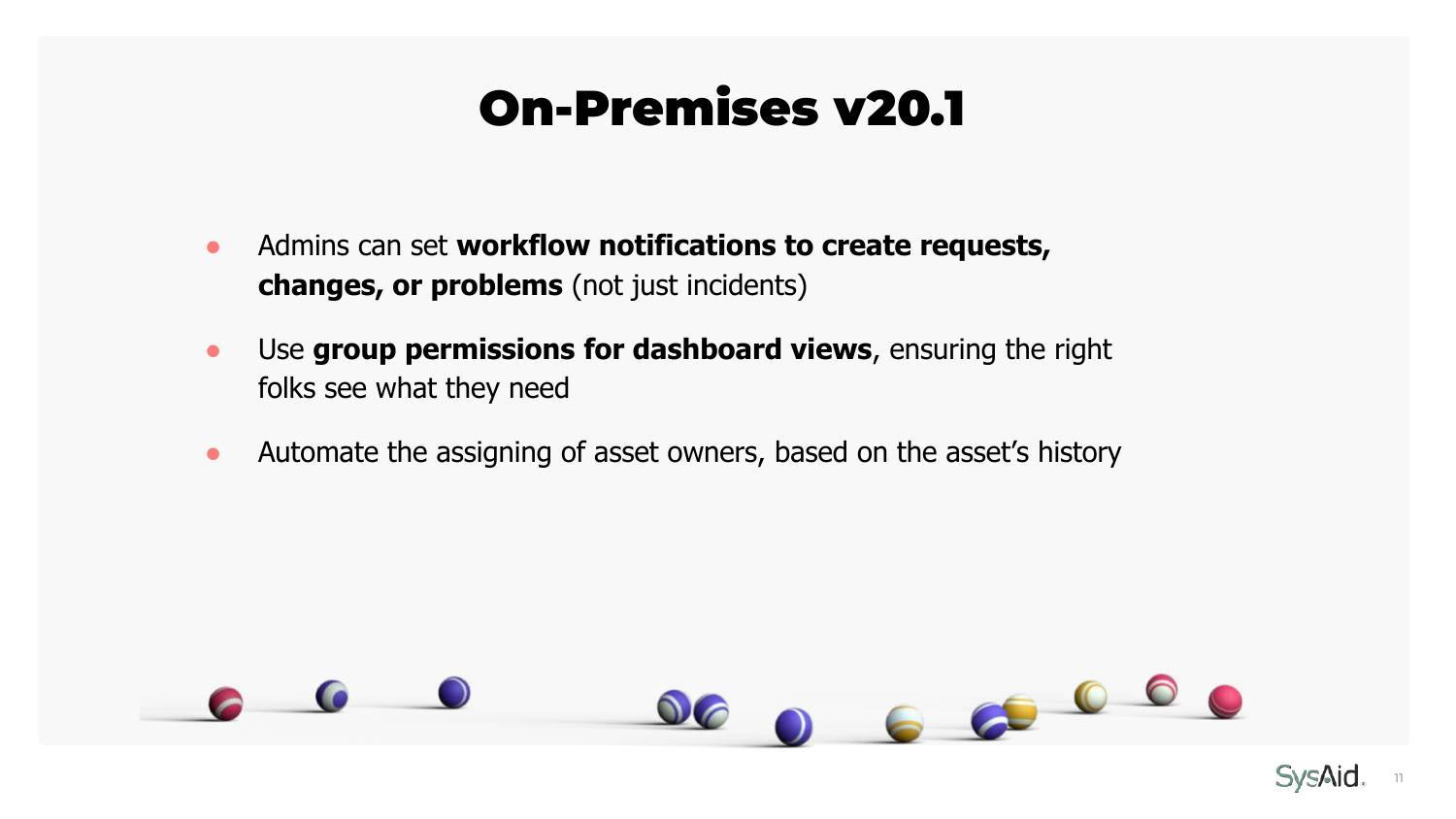**•** Workflow Designer



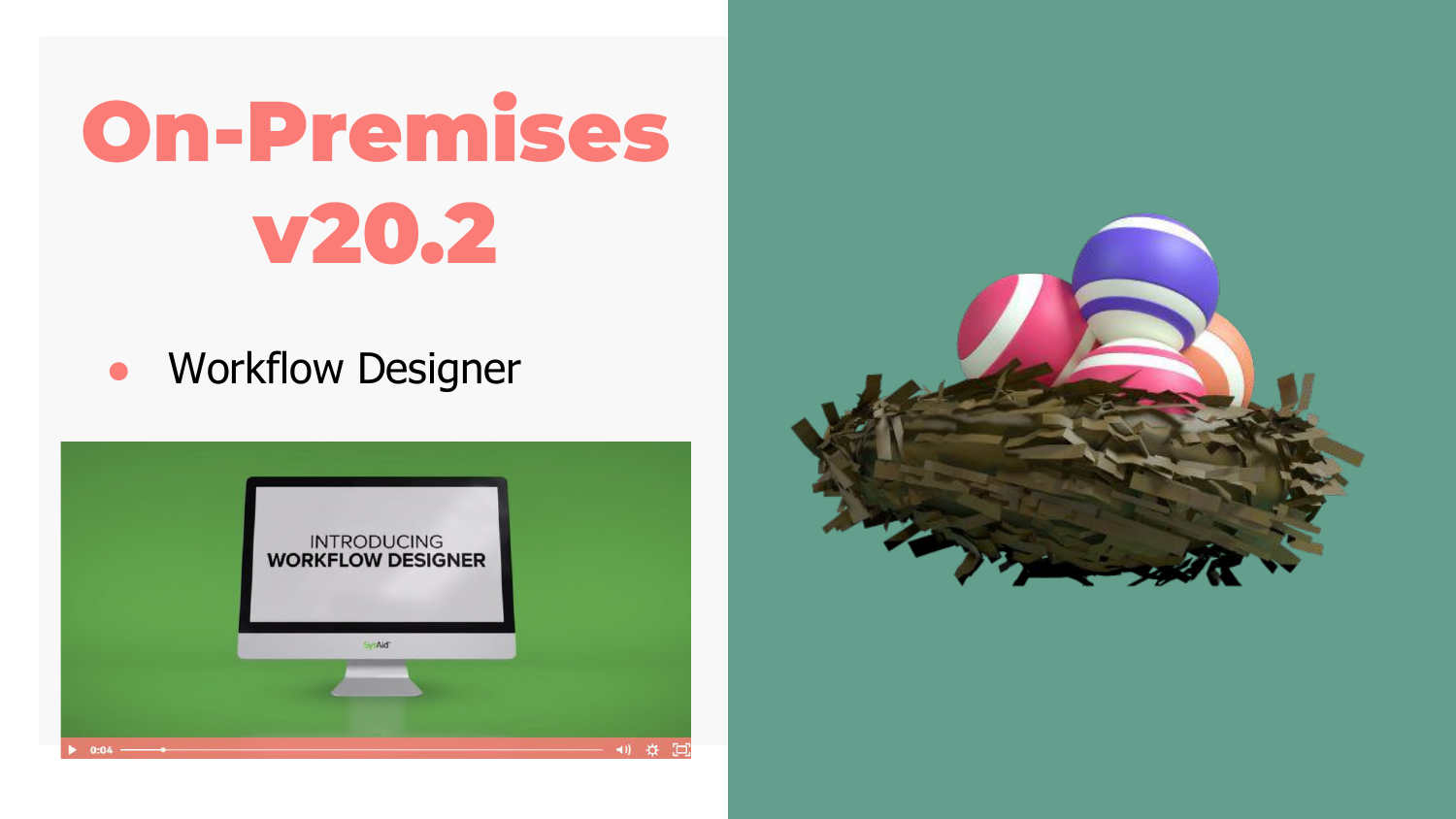- **Workflow Designer** allows process managers to design, create, and modify processes with simple drag-and-drop functionality, real-time visibility of the process, and new editing capabilities
- Builds upon SysAid's existing powerful workflow engine with an intuitive new interface that maps and visualizes processes

"I'd estimate that Workflow Designer has turned a six-hour job into a one hour job."

> Orlando Vasquez Director of Application Support | Locke Supply Co.

Read the datasheet:

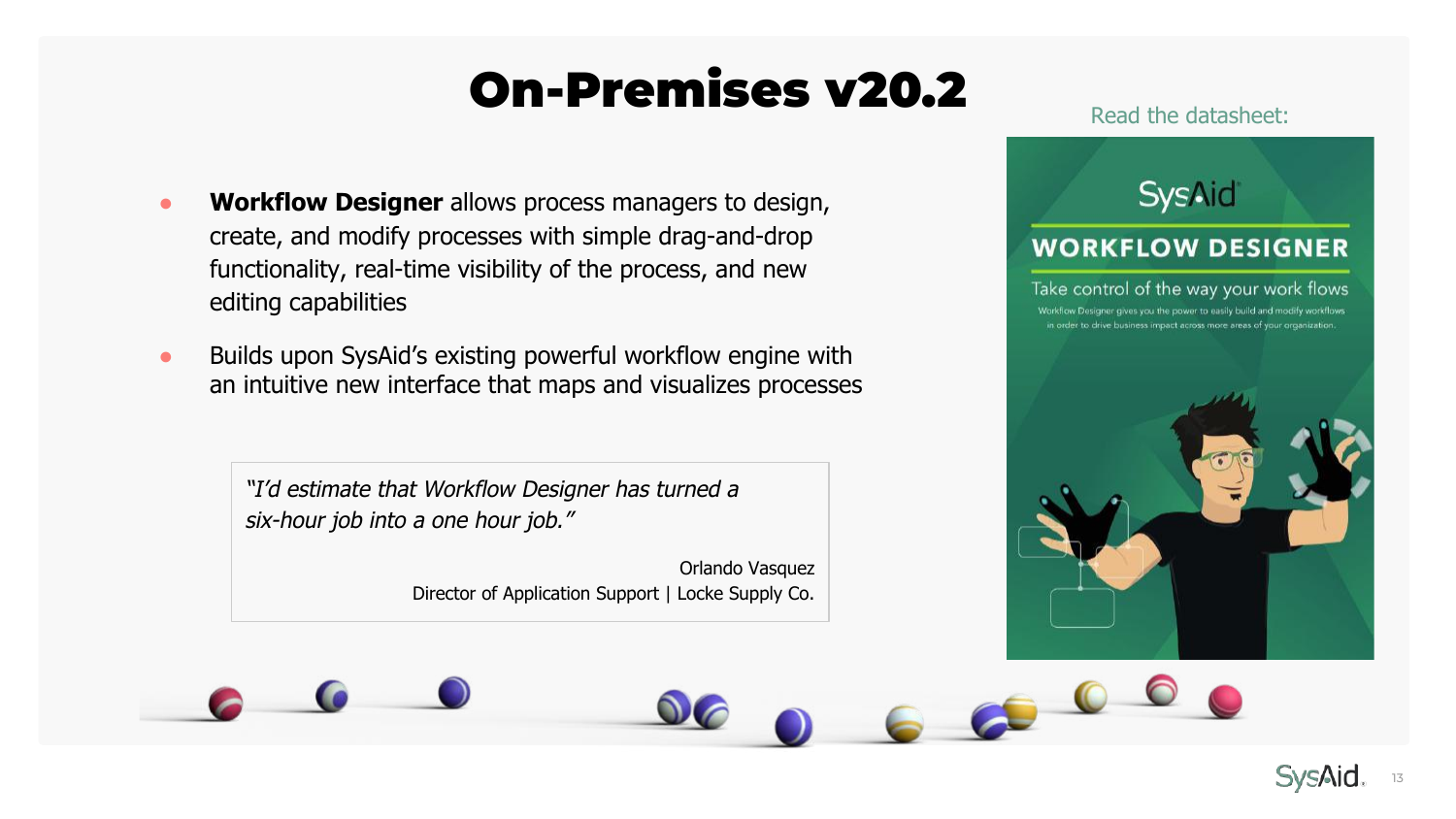- Custom list fields
- Sync with the OAuth 2.0 protocol, using Microsoft 365 and Gmail
- Improvements to ticket attachments
- Category pointer items in service catalog
- Added simple dependencies to Workflow Designer

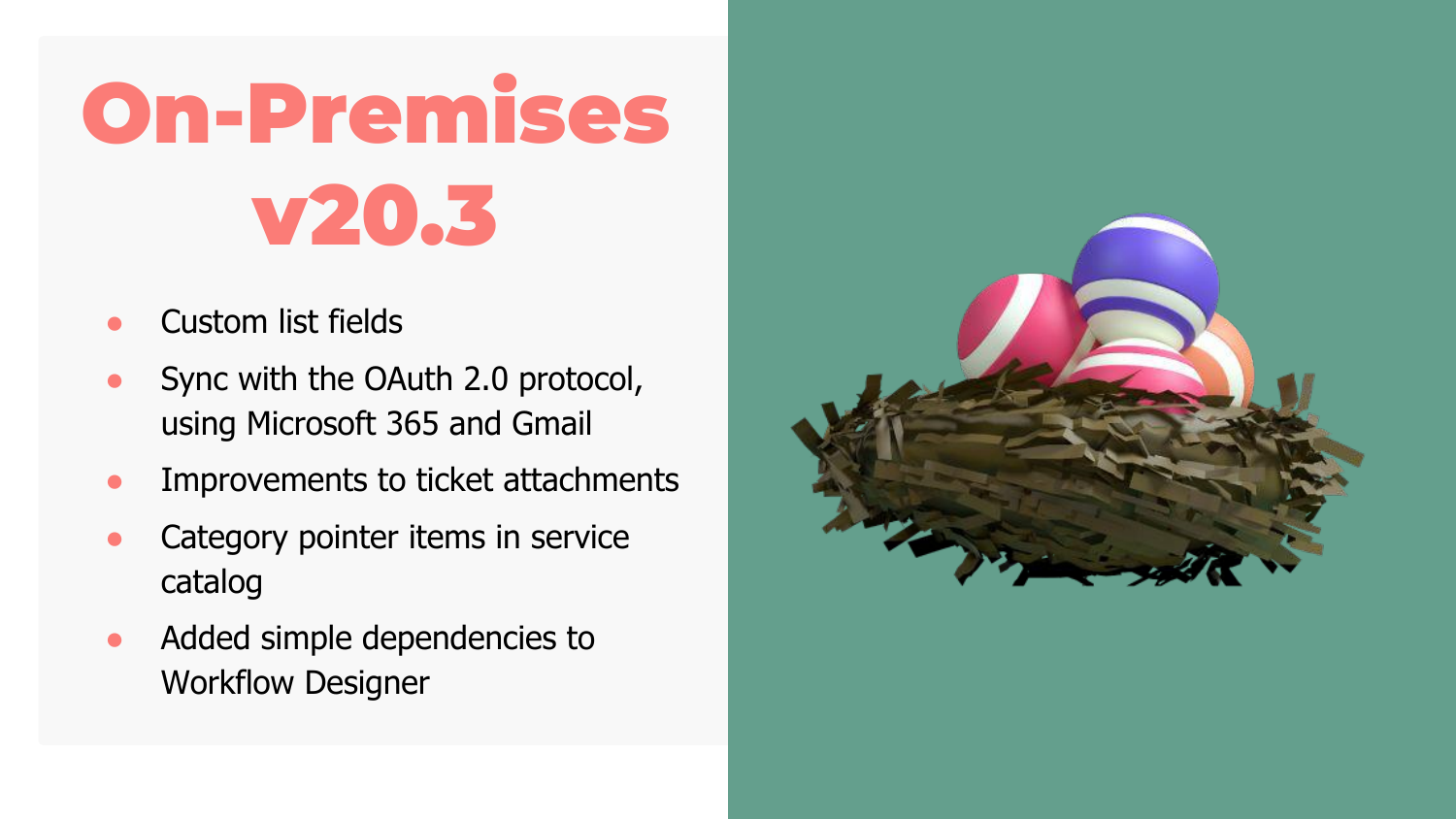- Three new types of **custom list fields**:
	- $\circ$  Multi-select allows users to select multiple values from the list
	- $\circ$  Relational allows users to select from a filtered list of another entity, such as users or groups
	- Relational multi-select same as relational, but users can select multiple values
- Set up incoming email integration and calendar sync with the **OAuth 2.0 protocol**, using **Microsoft 365** and **Google**
- Improvements to **ticket attachments**, including the ability to sort ticket attachments, filter them by file type, and easily locate attachments by searching for them in the Attachments search bar
- Shortcuts to **category pointer items** in the Service Catalog, providing access from multiple places, while maintaining the item in just a single location



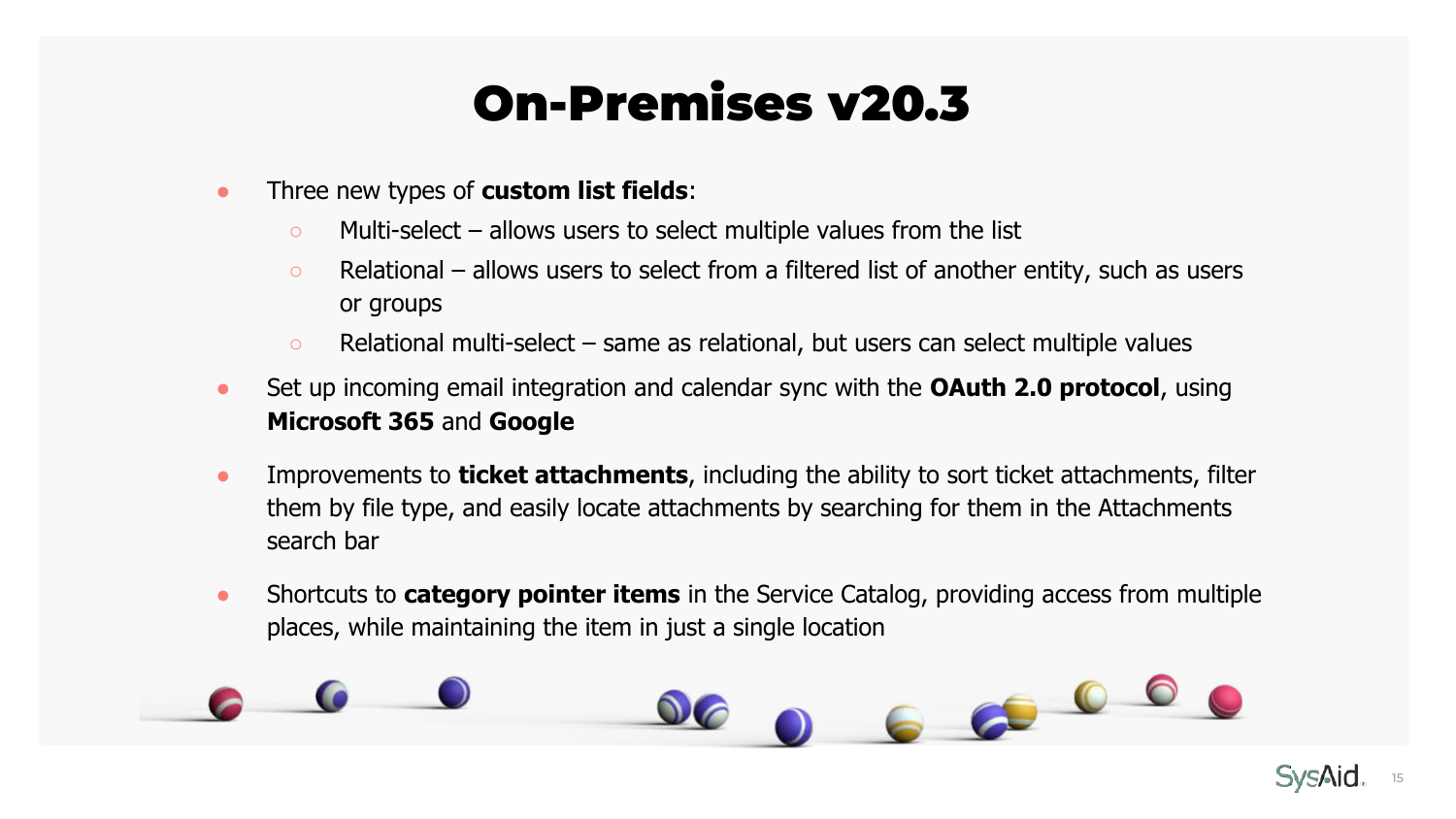- Bulk 'update & delete'
- Clustered report templates

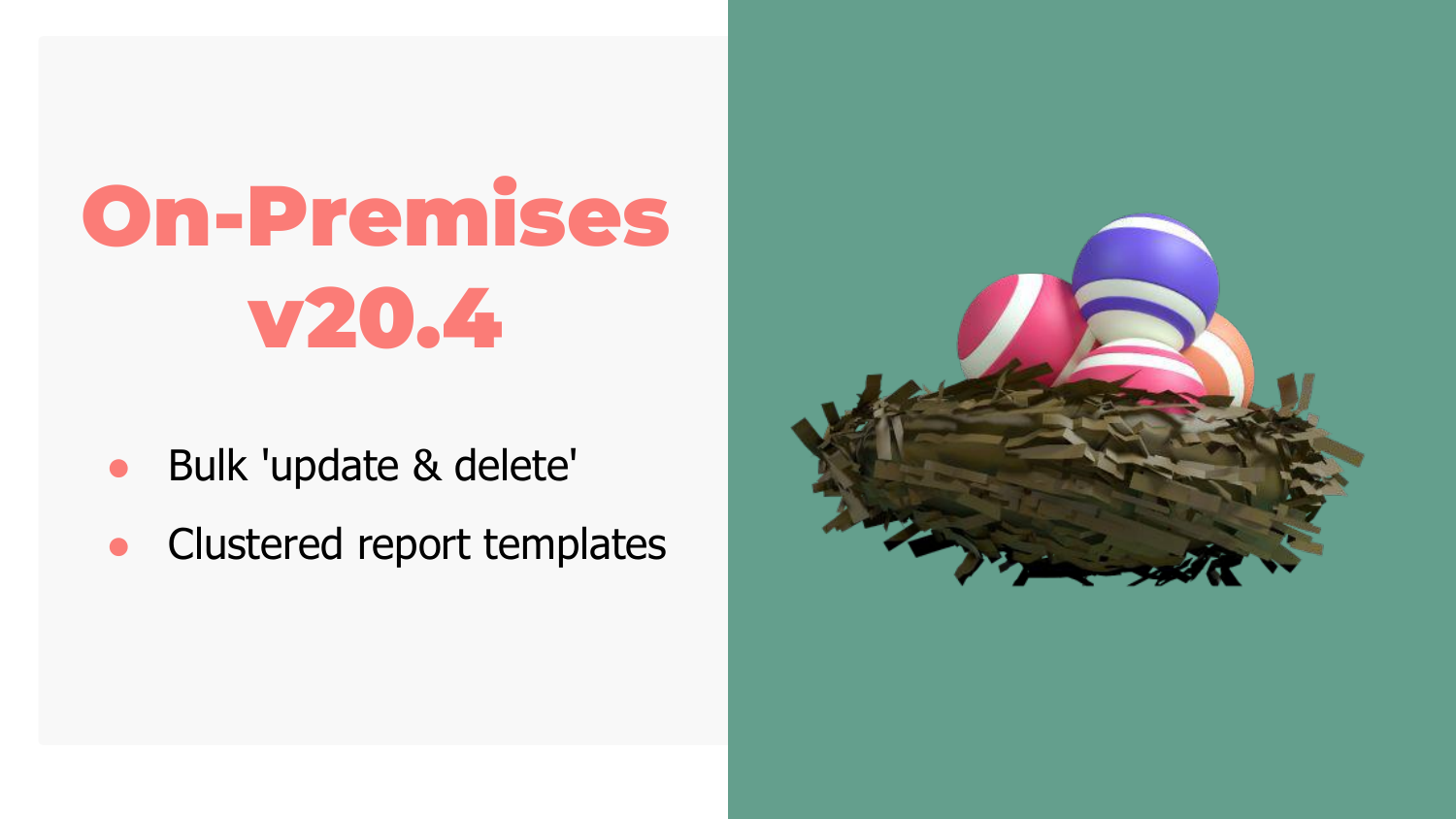- Access to **bulk 'update & delete'** for tickets can be defined in individual user and group permissions
- Streamline your reports by creating **clustered report templates** that aggregate multiple existing reports into a single PDF file



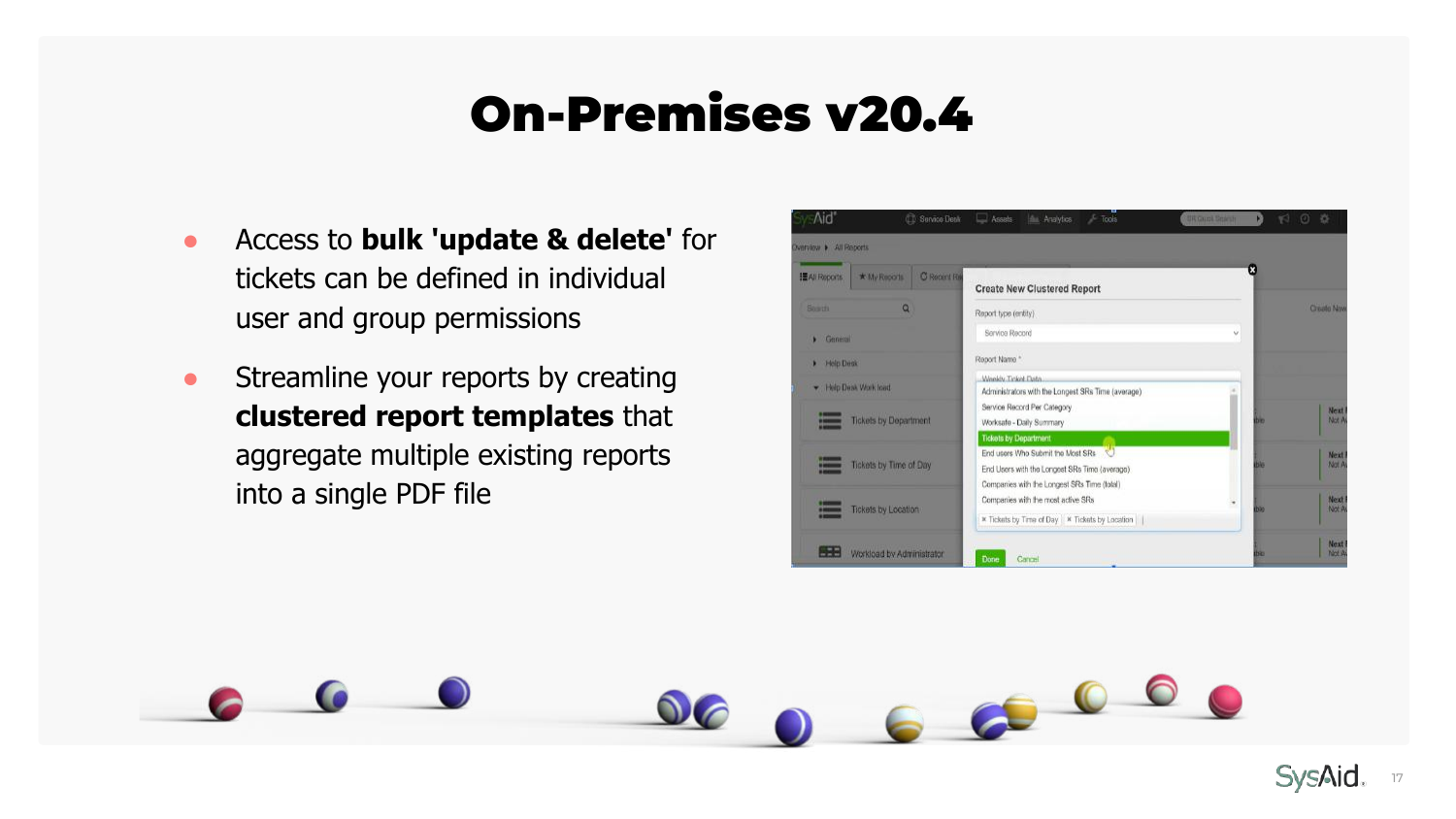- **Custom notifications**
- Smile survey

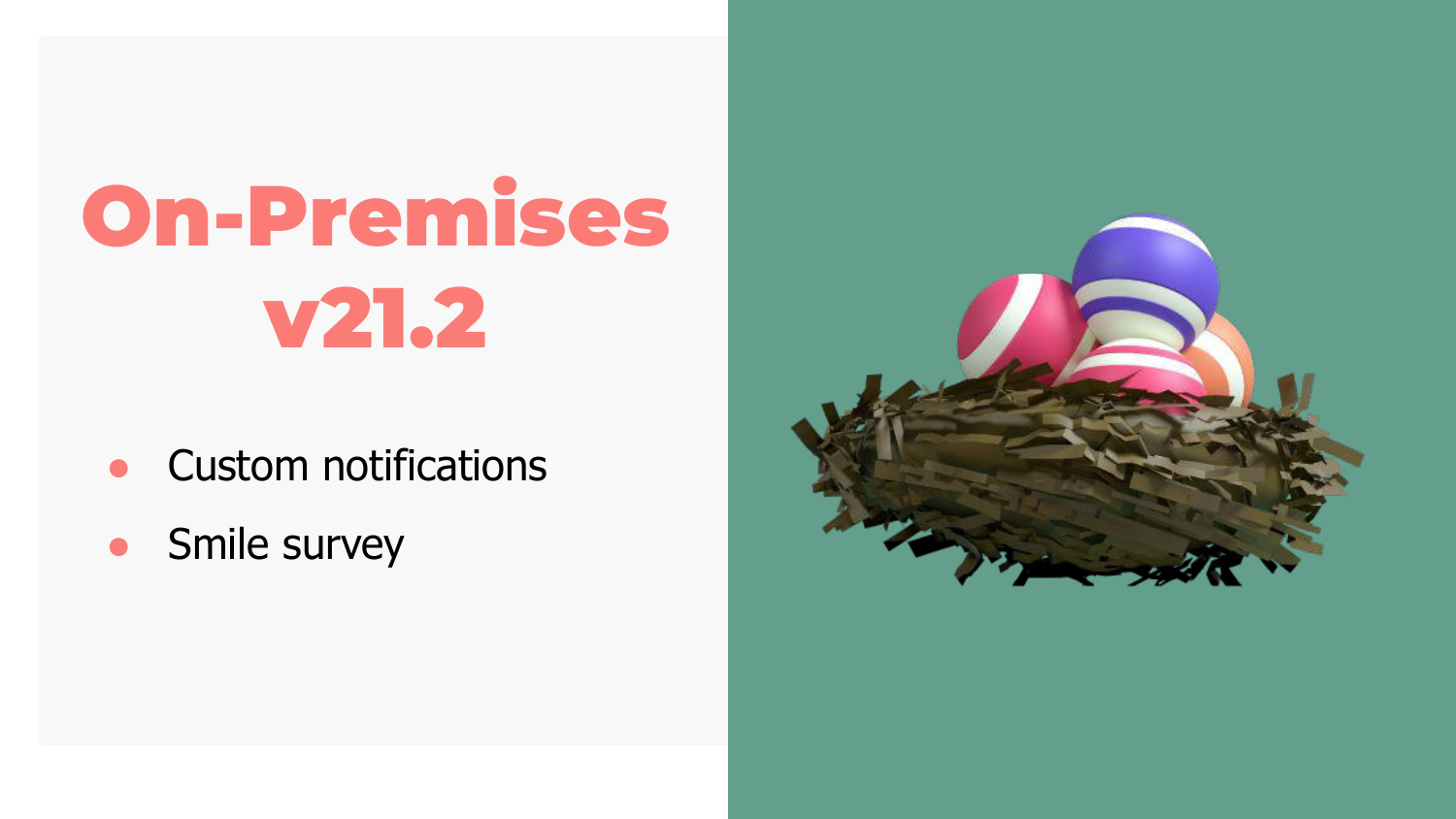- New embedded editor in the **custom notifications** form allows you to edit your notifications without accessing the HTML code; includes formatting, adding tables, inserting images from the menu or with drag and drop, and all other standard text editor actions:
	- $\circ$  No development needed customize notifications to your heart's content!
	- Out-of-the-box default template included
	- Brand it with your company logo & color scheme
	- Smart auto-complete for all variables
	- Version history allows for the option to revert to a previous version.
- Increase your customer survey response rate by inserting a **simple 1-question survey with emojis** into your notifications





 $\begin{array}{c} 6 \end{array}$ 

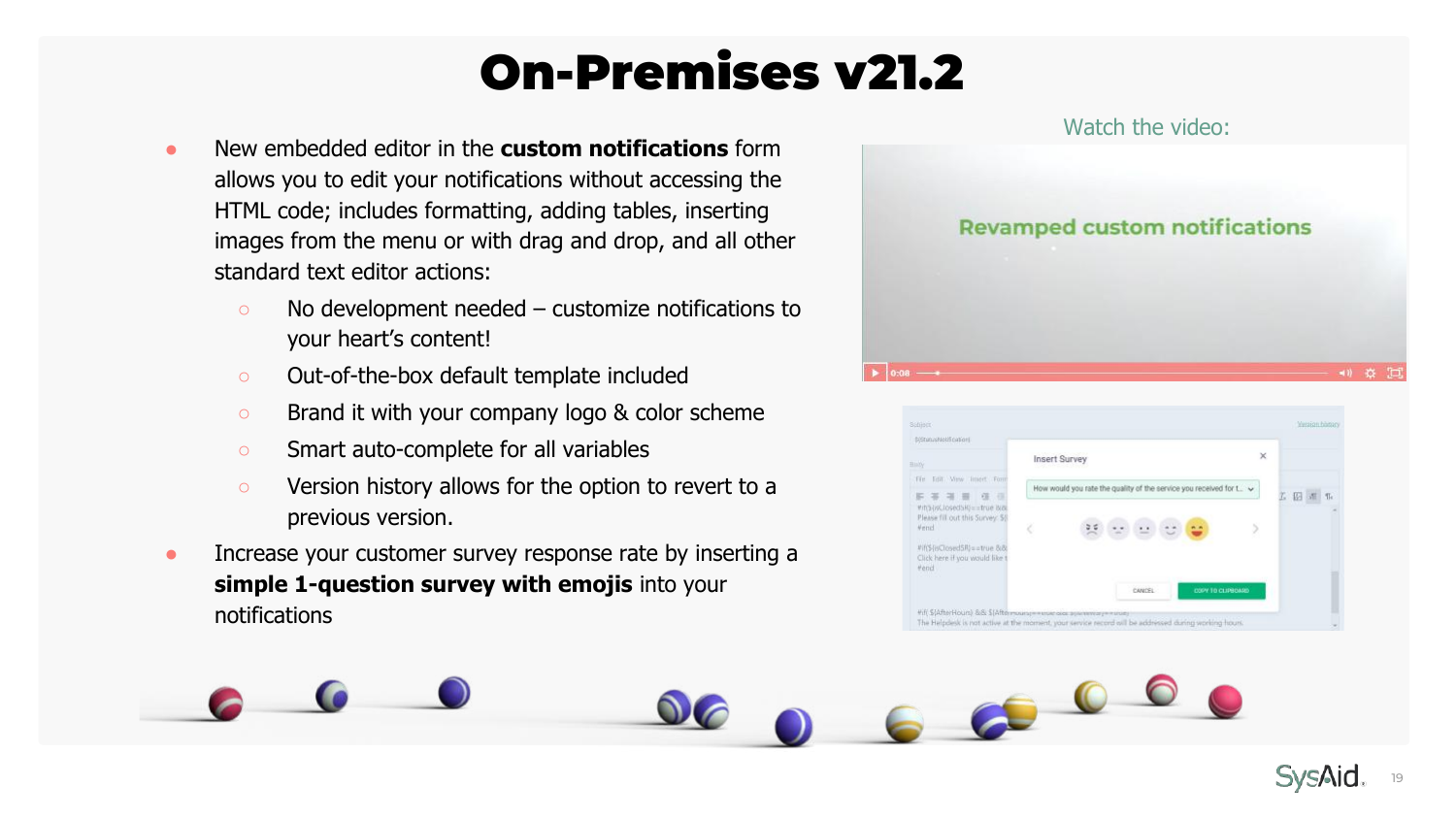- Mobile Solution for On-Prem
- Fix for the Apache Log4j vulnerability
- Dependencies tab in Workflow **Designer**
- Multi-tenant support
- Reduced clutter in tickets
- **"After Save" option in Escalation Rules**

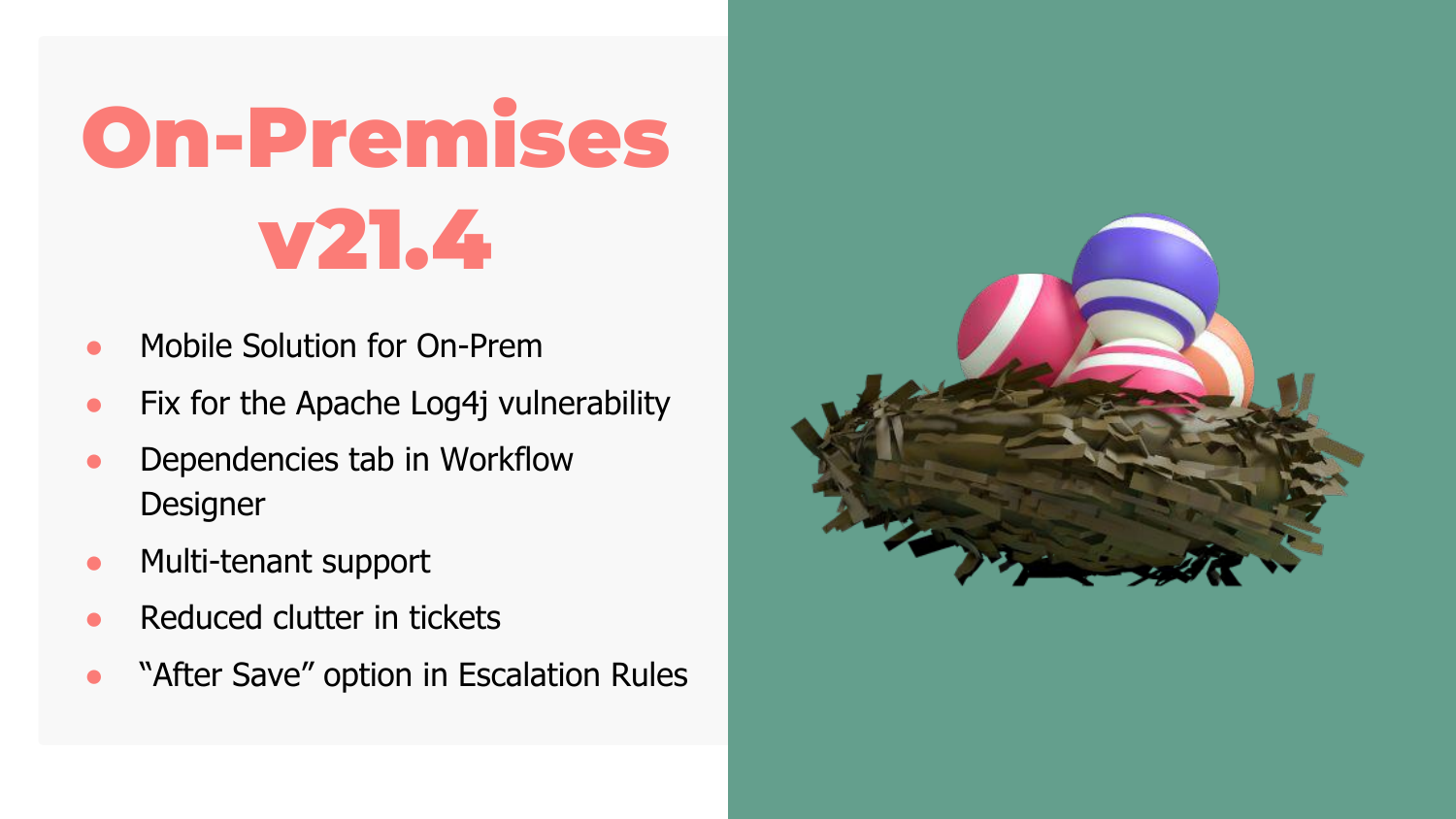- **Mobile Solution for On-Premises** requires a license; available on [SysAid's Marketplace.](https://www.sysaid.com/it-service-management-software/marketplace/mobile-for-on-premises)
- **Apache Log4j vulnerability fix:** SysAid upgraded to Apache Log4j v2.17.1 in this On-Prem version.
- New **Dependencies tab in Workflow Designer** allows admins to easily create dependencies between action items, edit or delete existing dependencies, and add conditions to dependencies.
- **Multi-tenant support:** SSO connector and the Azure integration now supports multi-tenants.
- **Reduce clutter in tickets** by:
	- Trimming email signature attachments
	- Removing duplicates of attachments
- **•** Define **escalation rules** that will be triggered immediately when a ticket is created or updated, i.e. **"After Save"** – to get instant updates on tickets.

#### Watch the Mobile Solution video:



Watch the workflow dependencies video:



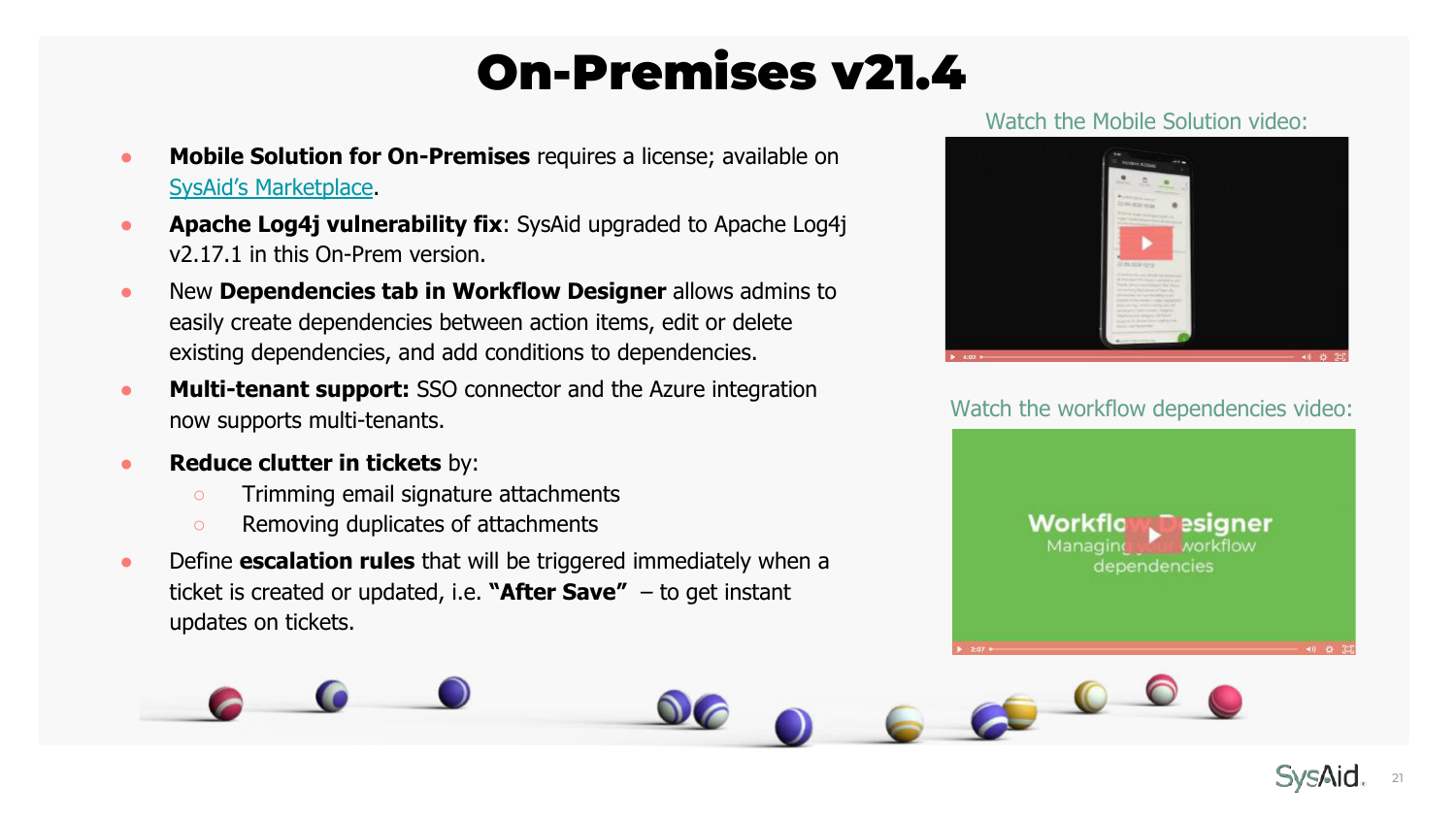- Setting customized reminders on workflow action items
- Self-Service Portal enhancements

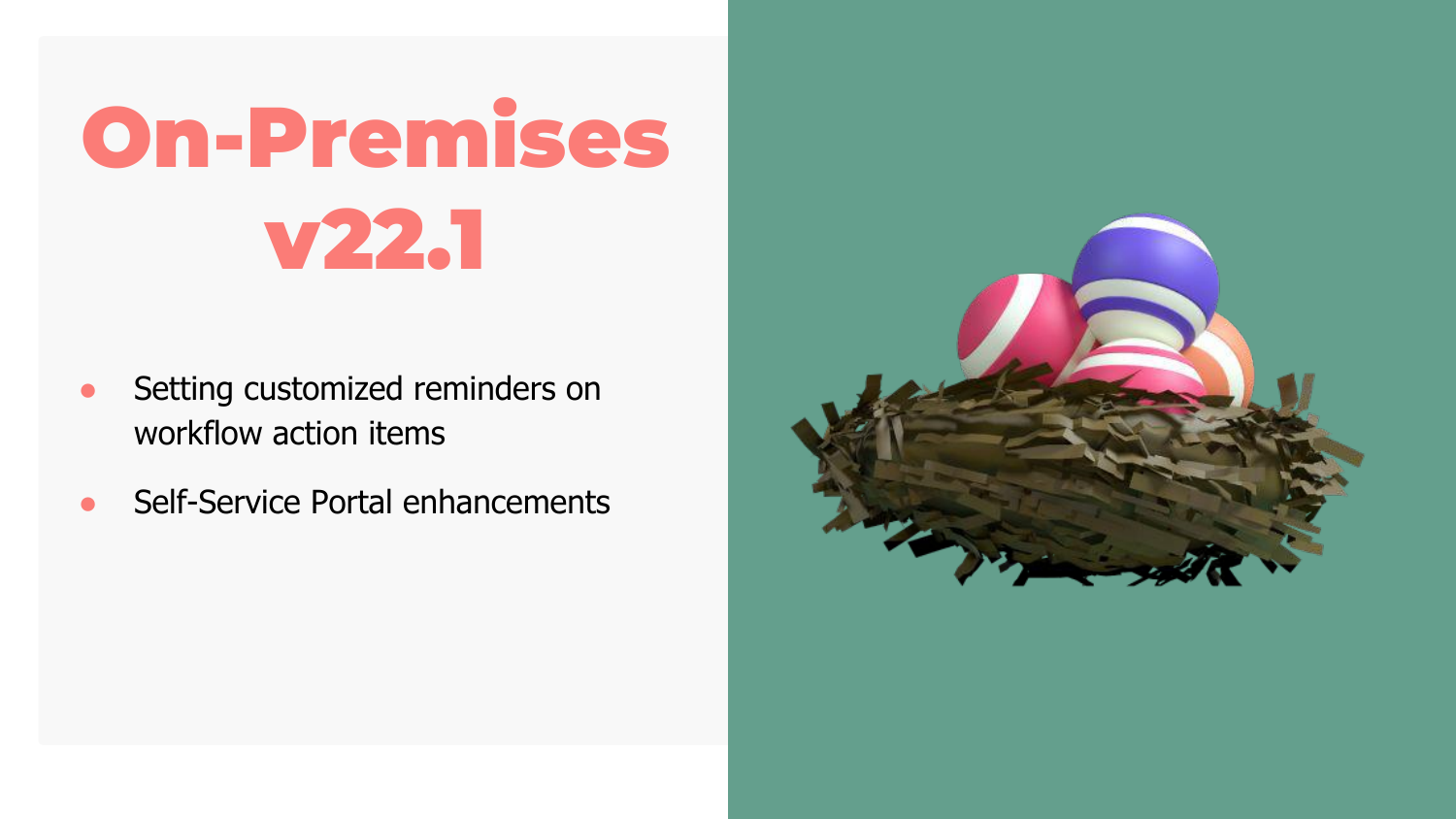● A new check box in the Escalation Rules form allows admins to set **customized reminders on workflow action items, and have them automated!** 

[Read more here.](https://community.sysaid.com/help-page.htm?helpPageId=17548)

| Escalate when more than<br>3                       | hours and<br>$\theta$<br>ت            | minutes have passed since    | Request time                   |  |
|----------------------------------------------------|---------------------------------------|------------------------------|--------------------------------|--|
| Escalate<br>hours and<br>$\Omega$<br>$\theta$      | minutes before<br>$\checkmark$        | Due time                     | $\checkmark$                   |  |
| Escalate when more than<br>$\Omega$                | hours and<br>$\alpha$<br>$\checkmark$ | minutes have passed on Timer | Time to Repair<br>$\checkmark$ |  |
| Notification                                       |                                       |                              |                                |  |
| Notify                                             |                                       |                              | Clear                          |  |
| Notify assigned administrator                      |                                       |                              |                                |  |
| Notify the assigned administrator's direct manager |                                       |                              |                                |  |
| Notify the service record's Request User           |                                       |                              |                                |  |
| Notify the service record's responsible admin      |                                       |                              |                                |  |
|                                                    |                                       |                              |                                |  |
| Notify the assigned admin group                    |                                       |                              |                                |  |

- Admins can define how many tickets are displayed in the **Self-Service Portal scoreboard page** when the end user clicks Show All.
- We also improved performance around the loading of tickets in the scoreboard for a better user experience.

| C SERVICE DESK                     | <b>Self-Service Portal Settings</b>        |                |              |  |
|------------------------------------|--------------------------------------------|----------------|--------------|--|
| <b>SERVICE DESK TEMPLATES</b><br>同 |                                            |                |              |  |
| <b>BESIARE</b>                     | Theme & Banner<br>Preview                  |                |              |  |
| <b>ED</b> : CHAT                   |                                            |                |              |  |
| <b>IP ASSET MANAGEMENT</b>         | Default thome                              | Newtherne      | Manage<br>v. |  |
| (?) NETWORK DISCOVERY              | <b>Bannec</b>                              |                |              |  |
| <b>BONTORING</b>                   | Default banner                             | Support        | v Manage     |  |
| E CMOB                             | Banner position                            | Top<br>v       |              |  |
| @ ADVANCED REPORTING               |                                            |                |              |  |
| GY TASKS & PROJECTS                | <b>Widgets</b>                             |                |              |  |
| <b>B</b> PASSWORD SERVICES         | <b>Customize Order</b>                     |                |              |  |
| <b>J. USER MANAGEMENT</b>          | <b>P</b> News                              | Manage         |              |  |
| O CUSTOMIZE                        | Scoreboard                                 | Castomico      |              |  |
| <b>E INTEGRATION</b>               | Records displayed in Scoreboard lists 50 v |                |              |  |
| <b>G SELF SERVICE PORTAL</b>       | $P$ FAQ                                    | Customize      |              |  |
| <b>General Settings</b>            |                                            |                |              |  |
| Self-Service Portal Settings       | Scoreboard & FAQ position                  | Side by side v |              |  |
| Incident Submission Form           | Service Catalog                            | Manage         |              |  |
| Request Submission Form            | Custom IFrame C                            |                |              |  |
| End User Settings Form             |                                            |                |              |  |
| Service Catalog Nems               |                                            |                |              |  |
| Banners                            | <b>Advanced Settings O</b>                 |                |              |  |
| <b>Themes</b>                      |                                            |                |              |  |

23

**SVSA**